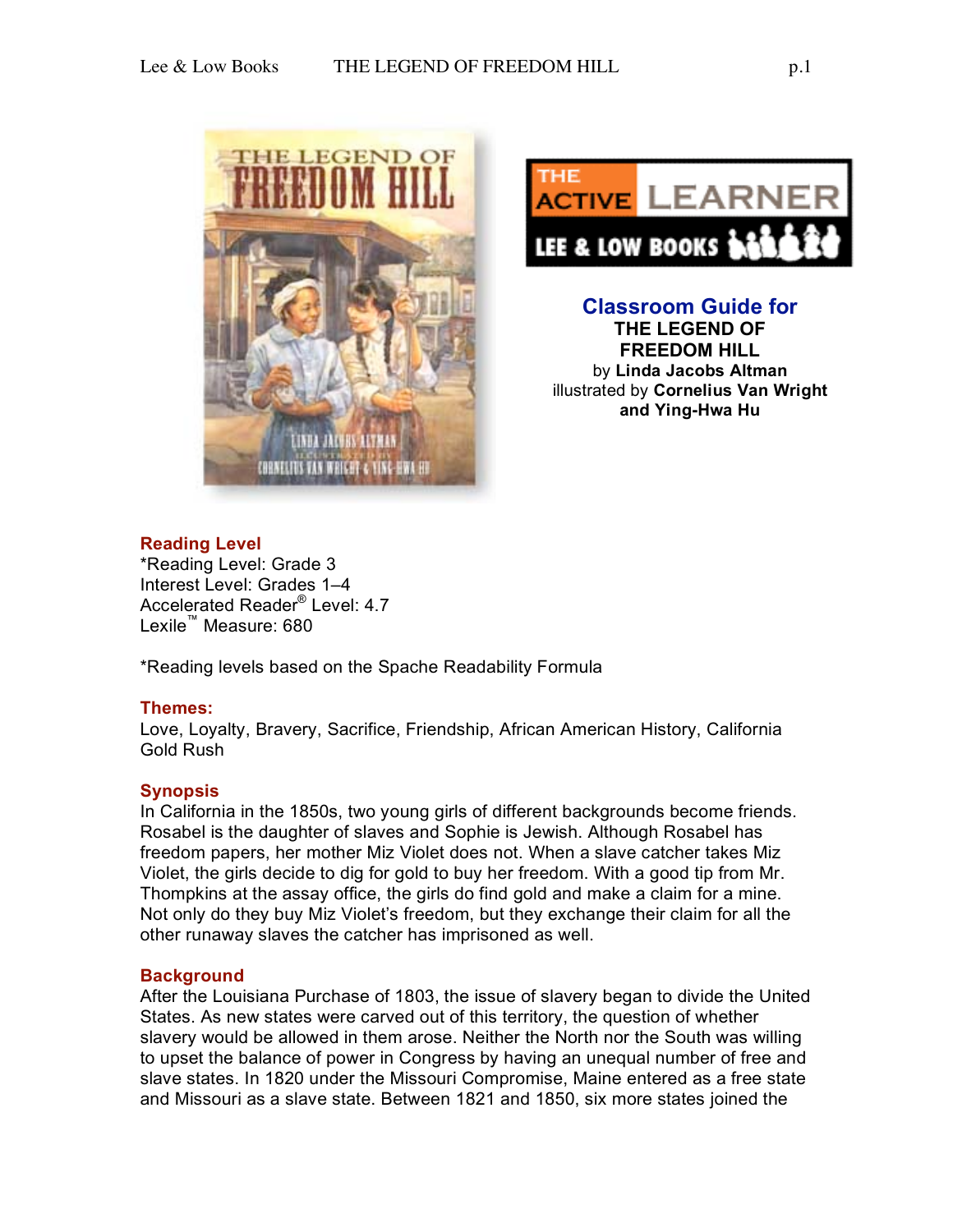Union and were equally divided between slave and free states. The crisis came to a head again when California asked to join as a free state. California gained its statehood under the Compromise of 1850. Under the provisions of this compromise, California was admitted as a free state. However, it was agreed that fugitive slaves who fled to free states would be returned to their owners. The Fugitive Slave Act of 1850 mandated the return of runaway slaves, regardless of where in the Union they might be situated at the time of their discovery or capture. Heavy penalties were imposed on those who aided fugitives or interfered with their return.

California's request for statehood was prompted by the discovery of gold there in 1848 and the subsequent flood of people who poured into the territory from all parts of the world. The population of California increased from about 15,000 in 1848 to more than 100,000 by the end of 1849.

## **Teacher Tip**

This book is especially appropriate for use in February as part of your Black History Month program. The story is based on plight of runaway and escaped slaves during the pre-Civil War era.

#### **BEFORE READING**

#### **Prereading Focus Discussion and Questions**

Before reading *The Legend of Freedom Hill* with the class, you may wish to share the background material to help students understand the setting of the story. It is especially important that students understand the role of the Fugitive Slave Act and how it impacts the characters in the story. Tell students that enslaved Africans were considered property by their owners. When slaves ran away, they became fugitives under the law. Slave catchers such as the one in this story were paid to find and return runaways to their owners.

#### **Teacher Tip**

Introduce and explain the word "abolitionist" as someone who was against slavery and wanted to abolish (do away with) it. In the story, it is abolitionists who bought Rosabel's freedom, thus making her safe from the Fugitive Slave Act.

You might also use questions such as the following to focus students' attention on other aspects of the story.

- 1. Do you have a special friend? How are you and your friend alike? How are you different? What are some things you would do to help your friend? How would your friend help you?
- 2. What might make someone an outsider? Why isn't everyone part of the same group?
- 3. What does freedom mean to you? What could you do to ensure freedom for other people?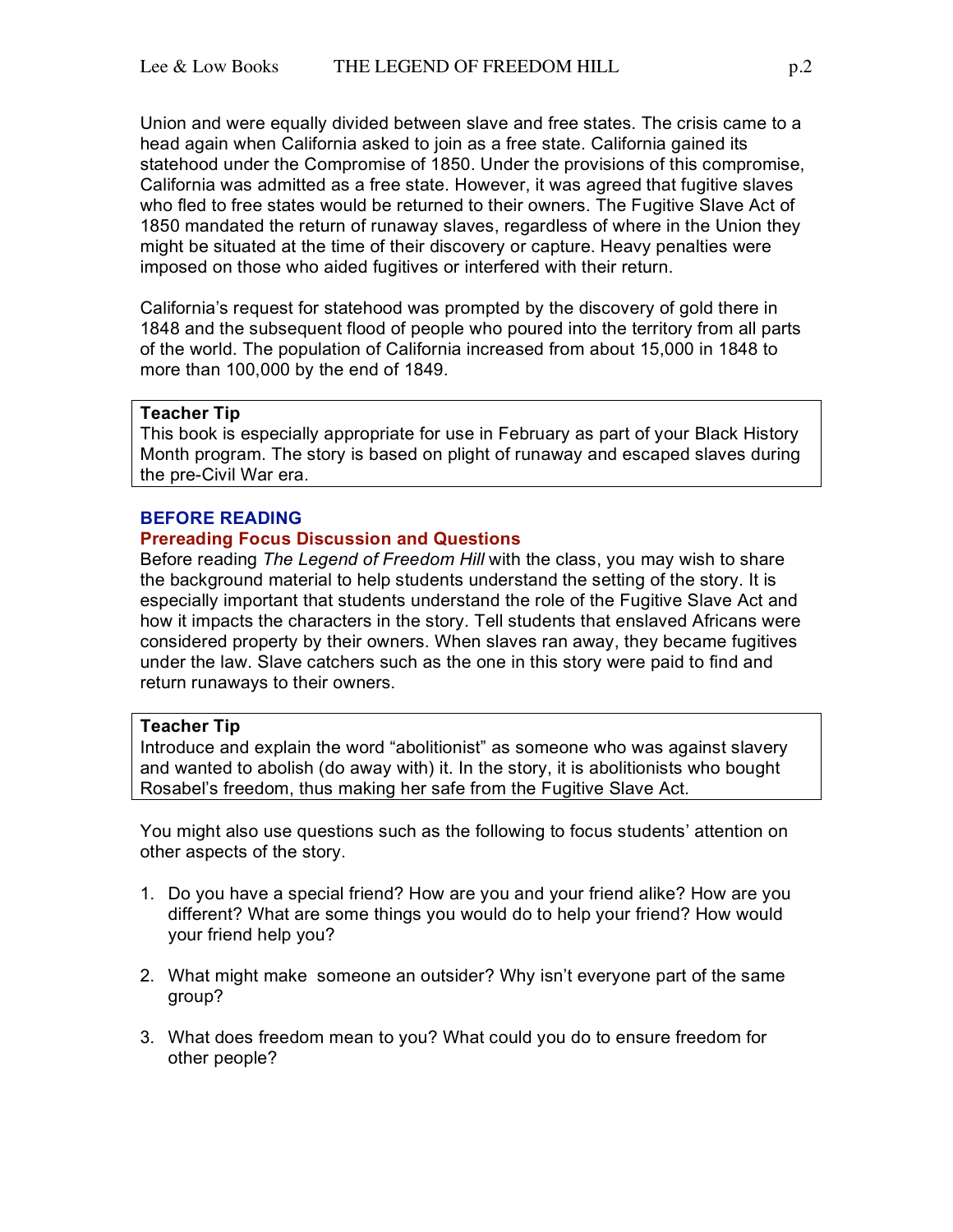### **Exploring the Book**

Draw students' attention to the book title, THE LEGEND OF FREEDOM HILL. Discuss what a legend is. Ask students to describe other legends they have read or heard? Talk about how legends get started and how they grow.

Display the book cover. Who are the main characters in this book? Why do you think they are smiling? Does this book take place in the past or present? How do you know?

### **Set a Purpose for Reading**

Have students write down some questions they would like answered when they read the book. For example, Where or what is Freedom Hill? What is the story behind the name? Then ask students to read to find out who is telling this story.

### **Vocabulary**

*The Legend of Freedom Hill* contains numerous colloquial expressions used by the narrator. Write some of these on the chalkboard (see suggested list below) and ask students to find them in the text. Then have students read the passages aloud to practice fluency. Help students clarify meanings of the words and phrases as used in the story.

| hereabouts | hightailed it | local-famous  |
|------------|---------------|---------------|
| nabbed     | whereabouts   | passle        |
| miz        | reckon        | straightaway  |
| busted out | young 'uns    | thunderstruck |

In addition to "abolitionist," there are other words which may be unfamiliar to students, but which are crucial to understanding the story. Assign a student to look up each of the following words and report his or her findings to the class.

| commenced  | assay    | gullies     |
|------------|----------|-------------|
| crevice    | shinnied | nugget      |
| shackles   | fugitive | disposition |
| prospector | scurried |             |

#### **READING AND RESPONDING Discussion Questions**

After students have read the book, use these or similar questions to help guide their comprehension. Encourage students to refer to passages or pages in the book to support or illustrate their responses.

- 1. Why does the narrator or storyteller think Rosabel and Sophie became friends?
- 2. How did Rosabel get freedom papers? Why didn't her mother have them?
- 3. Why did Miz Violet take Rosabel to California?
- 4. Why was the slave catcher in California?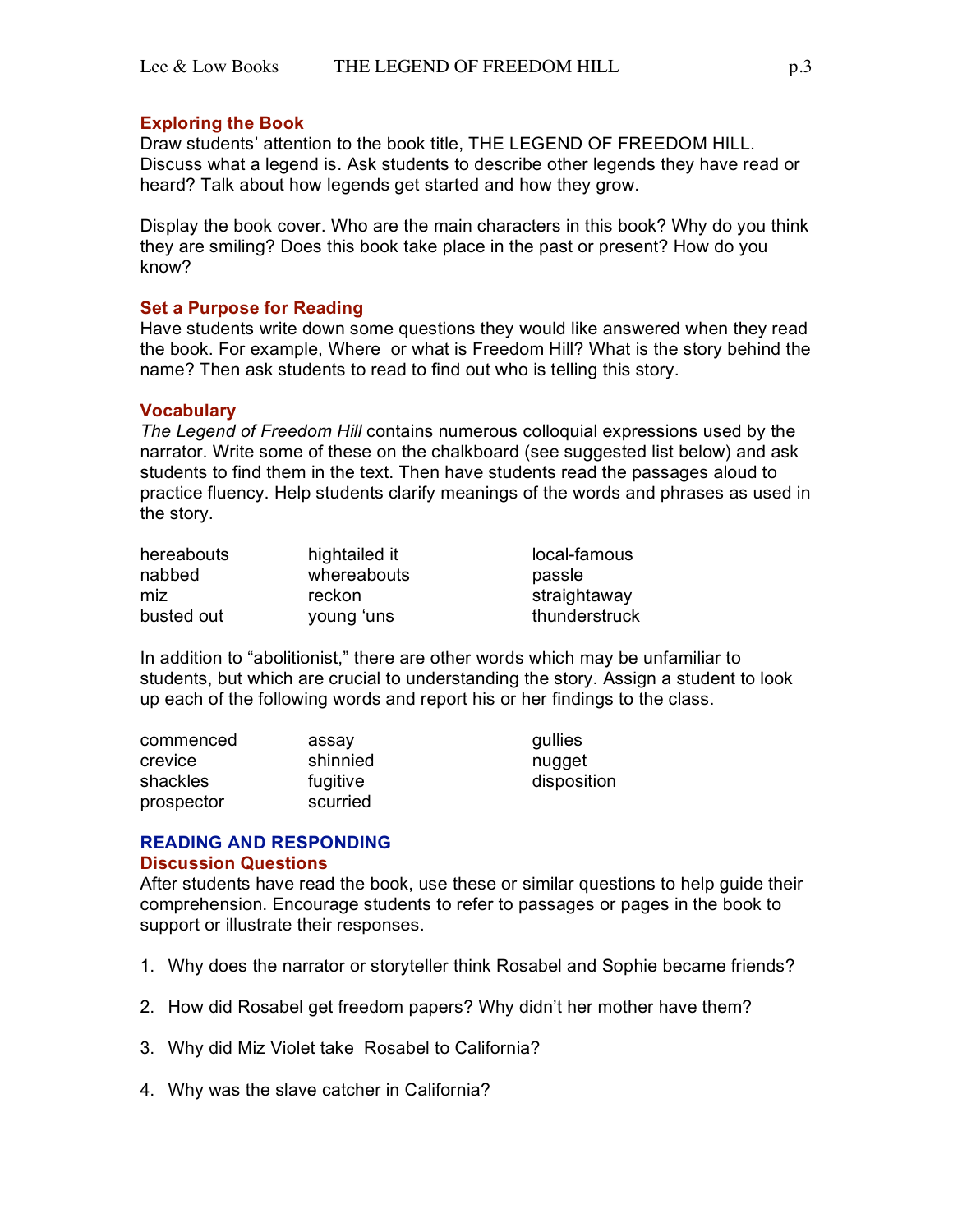- 5. How did the Kagans help Rosabel?
- 6. What was the girls' plan for getting money to buy Miz Violet's freedom?
- 7. What advice did Mr. Thompkins give the girls? Was it good advice? Why or why not?
- 8. Where did Rosabel and Sophie find gold?
- 9. Why did the slave catcher come looking for the girls?
- 10. Why did the girls give their mine to the slave catcher?

# **Literature Circles\***

If you use literature circles during reading time, students might find the following suggestions helpful in developing the roles of the circle members.

- The **Questioner** might use questions similar to those in the Discussion Question section of this guide to help group members explore the book.
- The **Passage Locator** might look for lines that describe or illuminate the relationship of Rosabel and Sophie.
- The **Illustrator** might draw scenes not shown in the book. For example, the student might draw a picture of Miz Violet getting freedom papers for Rosabel.
- The **Connector** might find other books about the California gold rush.
- The **Summarizer** might provide a brief summary of the pages that the group is discussing.
- The **Investigator** might find other stories of runaway slaves or the lives of enslaved people who were freed before the Civil War.

**\***There are many resource books available with more information about organizing and implementing literature circles. Three such books you may wish to refer to are: *Getting Started With Literature Circles* by Katherine L. Schlick Noe and Nancy J. Johnson (Christopher-Gordon, 1999), *Literature Circles: Voice And Choice In Book Clubs And Reading Groups* by Harvey Daniels (Stenhouse, 2002), and *Literature Circles Resource Guide* by Bonnie Campbell Hill, Katherine L. Schlick Noe, and Nancy J. Johnson (Christopher-Gordon, 2000).

# **Reader's Response**

Use the following questions or similar ones to help students practice active reading and personalize what they have read. Suggest that students respond in reader's notebooks or in oral discussion.

- 1. Why is this a sad story? Why is it a happy story?
- 2. Which character do you admire the most? Why?
- 3. How believable does this story seem to you? Explain your response.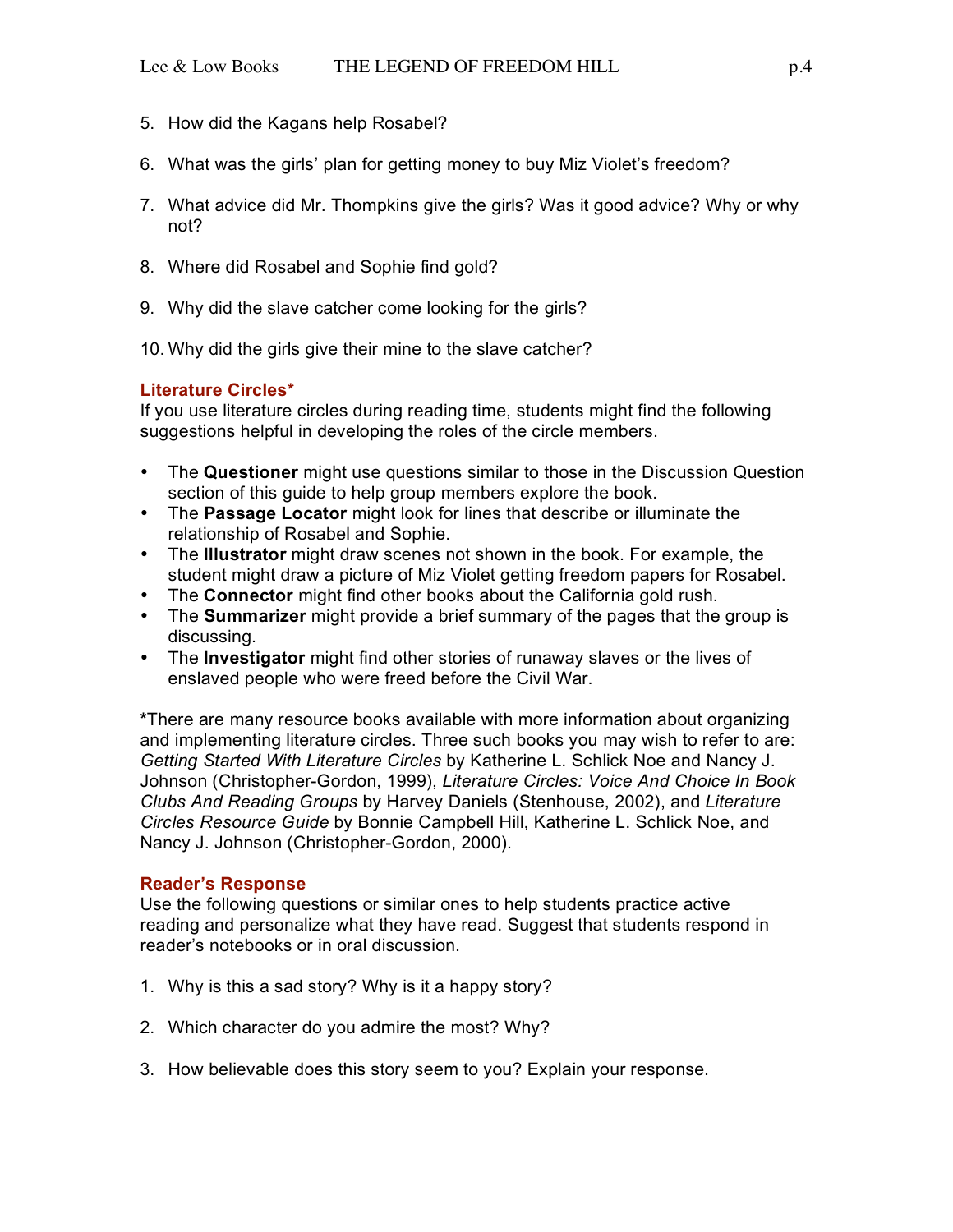4. The narrator says ". . . and a whole town learned a thing or two 'bout what matters in this old world of ours." What does the narrator mean? What did you learn from this story?

#### **Other Writing Activities**

You may wish to have students participate in one or more of the following writing activities.

- 1. Rosabel and Sophie don't have much success finding gold by watching the prospectors at work. How did prospectors in California find gold in the 1850s? Have students research this topic and write a report.
- 2. Challenge students to write a dialog between two of the characters in the book. For example, write what Rosabel and Sophie said to each other when they saw the slave catcher chasing slaves in the hills.
- 3. Let students write a poem expressing the feelings of a character in the story.
- 4. Have students pretend they are reporters for a newspaper in the 1850s. Have then write a news story about how Rosabel and Sophie bought freedom for Miz Violet and the other fugitives.
- 5. Have a group discussion about an injustice taking place today. Write a letter to the editor of a newspaper or your local Congressperson explaining this injustice and giving students' ideas for addressing it.

### **ELL (ESL) Teaching Strategies**

These strategies might be helpful to use with students who are learning to speak English as a second language.

- 1. Draw students' attention to the illustrations and use them to help retell the story and find pictures that relate to concrete nouns.
- 2. Pair strong English speakers with English language learner partners to read the book together.
- 3. Make a tape recording of the story for students to listen to as they follow along in the book.
- 4. Break down large chunks of information in the story into smaller chunks for easier comprehension.

#### **INTERDISCIPLINARY ACTIVITIES**

To help students integrate their reading experiences with other curriculum areas, introduce some of the following activities.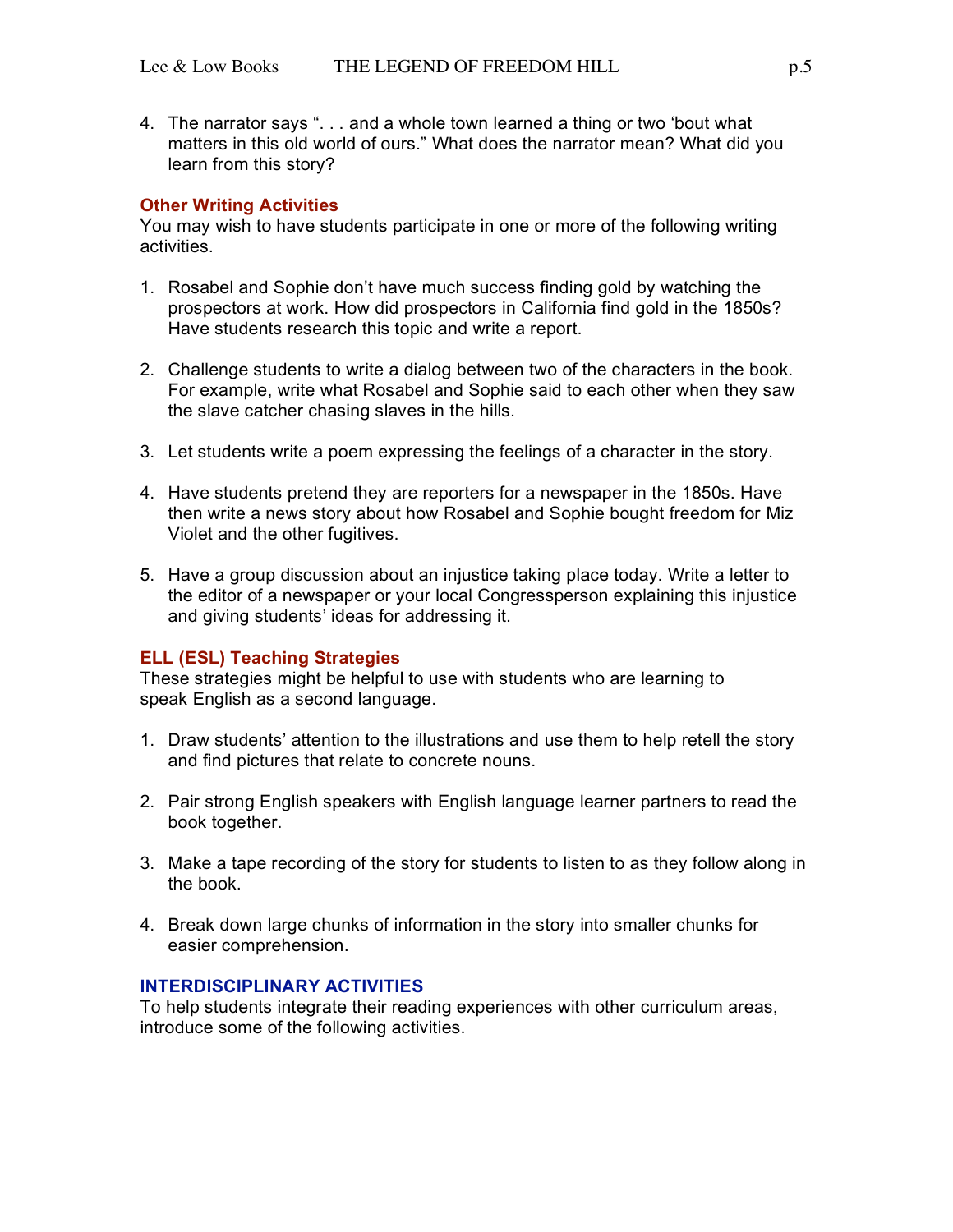### **Social Studies**

- 1. Interested students might prepare a presentation/demonstration about how Jewish people celebrate the Sabbath. If any students are learning Hebrew, they might share a blessing in that language.
- 2. Have students create a timeline covering the period in which *The Legend of Freedom Hill* takes place. Students might begin with the discovery of gold at Sutter's Mill on the American River in California, in 1848. Their timeline might include the Compromise of 1850 in which California became a state and other events up through the end of the Civil War in 1865.
- 3. Students might learn more about the California gold rush and its effect on Western migration and the development of California. Questions student teams might explore include: Who were the 49ers? How did the gold rush affect Native Americans? What happened to communities in California because of the gold rush?

#### **Math**

- 1. Have students research the price of an ounce of gold at various times during the California gold rush and at various times since then, up to the present. Encourage students to present this information graphically.
- 2. Ask students to estimate the cost of food staples the 49ers needed to purchase in order to survive on the trail to gold in California, such as water, flour, sugar, coffee, and bacon. Then have students find out the actual costs of these items during Gold rush time. Talk about the reasons for the disparity in prices among these basic items.

#### **Art**

Have students use the illustrations in the book to make comparison charts of life in the 1850s and the present. Categories in which students might make comparisons include: how people dressed, how they traveled, games children played, and so on.

#### **Music**

Explain to students that enslaved Africans often communicated through their music. In some songs they described their suffering. In others they spoke of escape. Songs such as "Follow the Drinkin' Gourd" contained disguised directions for those heading north toward the Big Dipper. Explore the history of these songs and teach students traditional songs such as "Go Down, Moses," "I Got Shoes," "Follow the Drinkin' Gourd," or "Swing Low, Sweet Chariot" to help students get a sense of the power of this music.

#### **Literature**

Enslaved people created tales about their plantation experiences. In many of these stories, animals took the place of people. One of the most common animal characters was Brer Rabbit. Although a rabbit is small and seemingly helpless, Brer Rabbit was smart, clever, and tricky. Despite getting into trouble, Brer Rabbit usually got out of it. Read one of the Brer Rabbit tales to the class. Then have a discussion about how these tales both entertained and inspired those who told them.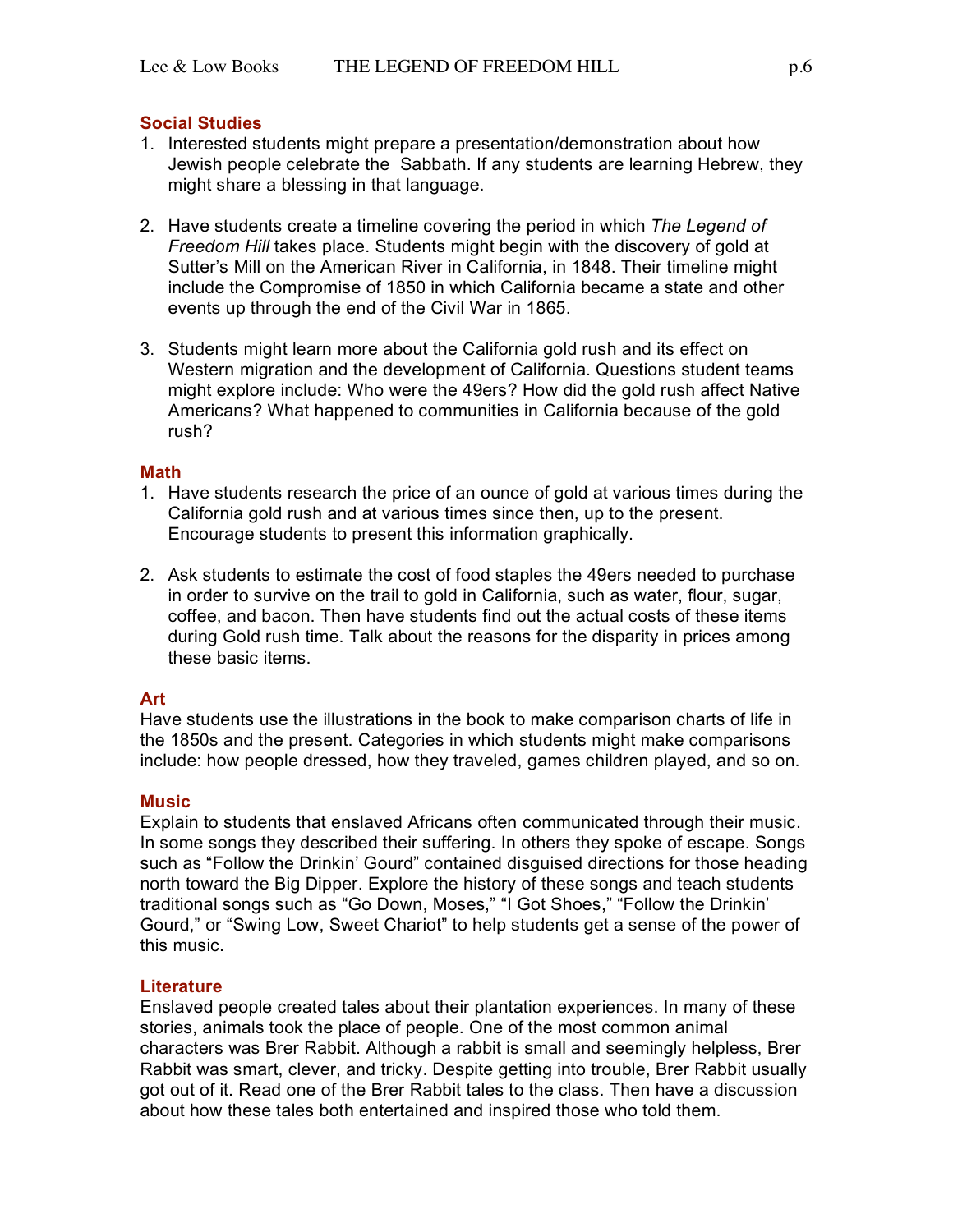## **ABOUT THE AUTHOR**

**Linda Jacobs Altman** was born in Winston-Salem, North Carolina, and now lives in Clearlake, California, with her husband and many indoor and outdoor pets. Altman has worked in the educational and library fields for many years, publishing books on numerous topics including the California gold rush and Jewish history. Altman is the author of several LEE & LOW titles. *The Legend of Freedom Hill* was named a Notable Children's Book of Jewish Content by the Association of Jewish Libraries and was included in Bank Street College's list of Best Children's Books of the Year. Her first picture book, *Amelia's Road*, a "Choices" selection by the Cooperative Children's Book Center, is a popular story about a girl in a family of migrant farm workers. *Singing With Momma Lou*, in which a young girl helps her grandmother, who suffers from Alzheimer's, regain some of her memories, is also listed as one of Bank Street College's Best Children's Books of the Year.

# **ABOUT THE ILLUSTRATORS**

**Cornelius Van Wright** and **Ying-Hwa Hu** are an award-winning husband and wife team of illustrators. Van Wright is a native New Yorker with a degree in fine arts from the School of Visual Arts. Hu, born in Taiwan, has an Associate of Arts degree from Shih Chien College in Taipei and a B.S. in Education from St. Cloud State University in Minnesota. The two have been illustrating children's books together since 1989. Among their titles for LEE & LOW are *Zora Hurston And The Chinaberry Tree*, an *American Bookseller* magazine "Pick of the Lists" title, and the year-round favorite, *Sam And The Lucky Money*, a "Choices" selection by the Cooperative Children's Book Center and an IRA Notable Book for a Global Society. Van Wright and Hu live with their two children in New York City.

### **Resources on the Web**

Learn more about *The Legend of Freedom Hill*: http://www.leeandlow.com/books/78/hc/the\_legend\_of\_freedom\_hill\_

Other Books by **Linda Jacob Altman**: *Amelia's Road* http://www.leeandlow.com/books/10/hc/amelia\_s\_road

### *Singing With Momma Lou*

http://www.leeandlow.com/books/108/hc/singing\_with\_momma\_lou

#### Other Books Illustrated by **Cornelius Van Wrigh***t* and **Ying-Hwa Hu**: *Zora Hurston And The Chinaberry Tree:*

http://www.leeandlow.com/books/136/hc/zora\_hurston\_and\_the\_chinaberry\_tree *Zora Hurston And The Chinaberry Tree* **in Spanish:** http://www.leeandlow.com/books/163/hc/zora\_hurston\_y\_el\_arbol\_sonador

### *Sam And The Lucky Money:*

http://www.leeandlow.com/books/101/hc/sam\_and\_the\_lucky\_money *Sam And The Lucky Money* **in Spanish:** http://www.leeandlow.com/books/159/hc/sam\_y\_el\_dinero\_de\_la\_suerte